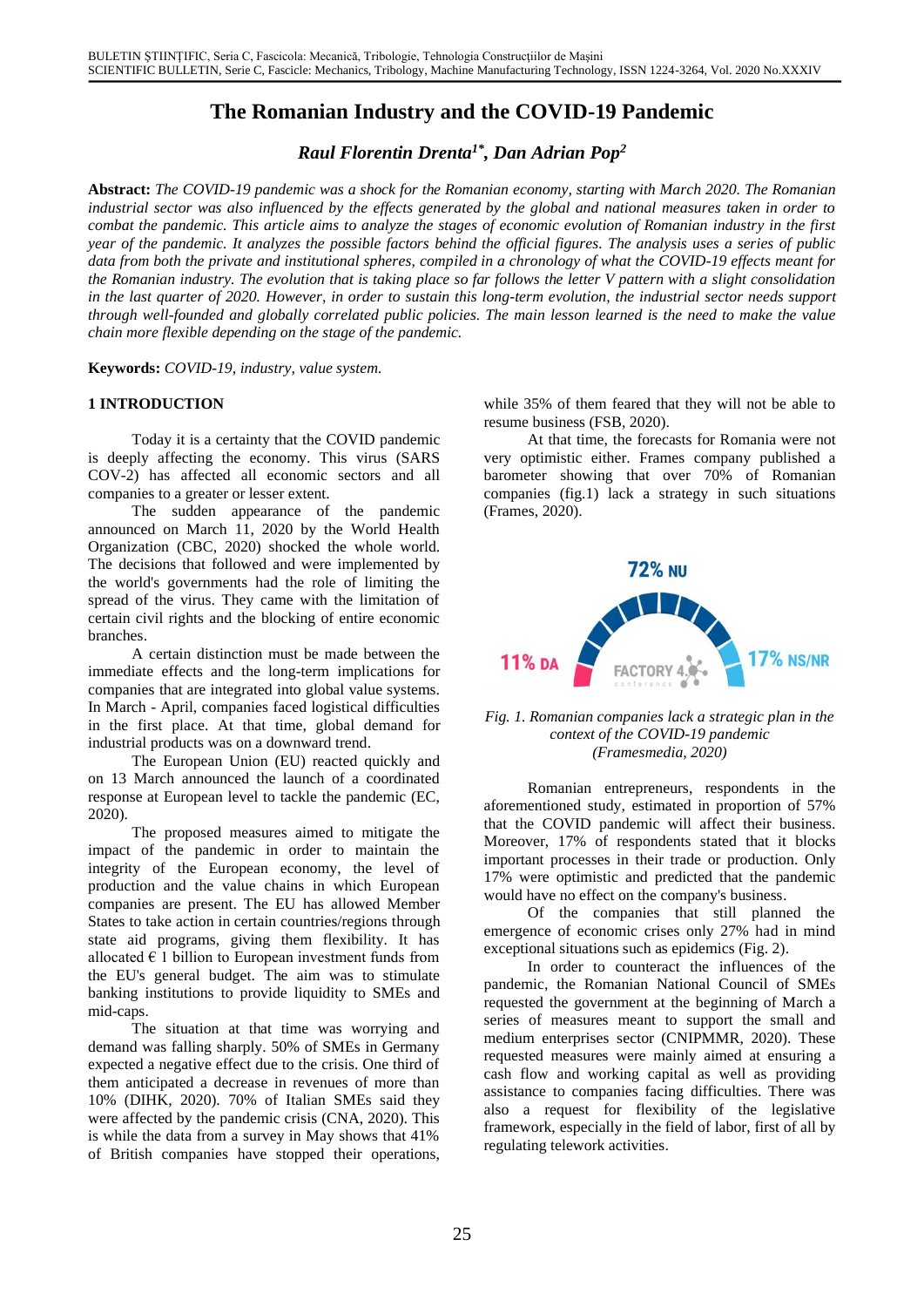

*Fig. 2. Companies that have predicted the possible outbreak of an epidemic in strategic plans (Framesmedia, 2020)*

### **2. COVID-19 IMPLICATIONS FOR THE ROMANIAN INDUSTRIAL SECTOR**

It is difficult to predict what the economic implications of this epidemic will be. Everyone knows that this fortuitous event had an unprecedented impact. In terms of supply, companies in the industry still face certain logistical challenges due to interruptions in international transport, but also a shortage of labor. Demand in the industrial sector is also affected by the closure of many global value chains in sectors directly affected by the pandemic. The severity with which these supply and demand shocks strike a company depends on a multitude of factors.

We need to understand these moments in order to better perceive the medium and long-term impact on the industrial sector, but also on the economy as a whole. Only in this way will we be able to distinguish between the immediate effects of the shock due to the global blockade imposed by the COVID-19 pandemic. This blockade took place almost simultaneously in the major economies from the end of March 2020 until about June of the same year.

It should be emphasized that even at the time of writing this article there are still many countries that impose restrictions on both the movement of goods and labor, while limiting social contacts.

In May, the Romanian Academy highlighted the short-term impact of the covid-19 pandemic by "reducing supply (by decreasing production capacity and difficulties in supply channels), reducing and restructuring demand as a result of declining revenues and changes in consumer behavior)".

The blockade of upstream and downstream activities directly affected the different types of companies. However, while reducing production capacity is a significant challenge, the effect of this on demand is a more serious threat.

In fact, many industrial companies operate in areas where demand is resilient. As consumers face job uncertainty and various financial constraints the demand of many companies has dropped dramatically.

Independent companies serving the industrial market have the opportunity to benefit from their niche position. They face fewer replacements and customers can be confident that they will continue to deliver the requested products. However, due to the closure of production lines at European level during the blockade, Nevertheless, there were also areas where tariffs

the global value chain has been disrupted and many companies today face operational problems.

The first good news came in June 2020. According to data published by EUROSTAT, the Romanian industrial sector showed the first signs of recovery, industrial production increasing by 16.3% compared to the previous month. This increase can be attributed to the relaxation of measures meant to limit the spread of the COVID-19 pandemic. Eurostat also tempered us and showed that, compared to the same period last year, Romania's industrial production decreased by -13.6%.

The data provided by the National Statistics Office (INS) compared to the first six months of 2019 in Romania show that, due to the negative results of several key sectors, the decrease in industrial production actually exceeded 16% (Figure 3).



*Fig. 3 Monthly evolution of industrial production - January 2015 - June 2020 (INS, 2020)*

Specialized companies have also been severely affected by declining supply and demand. Many of these companies had exclusive agreements with important customers. When they stopped production, orders to suppliers were also suspended. This effect is best seen in the automotive sector.

With the removal of restrictions and the resumption of production, demand slowly began to recover, as we pointed out earlier. It is noteworthy that some enterprises serving the industrial market have temporarily repositioned, producing goods needed during the pandemic such as protective masks or other medical equipment.

The impact of the pandemic on the supply of knowledge-based SMEs during the crisis has not been as severe. Many companies in this field need specialized laboratories or equipment and tele-work has not been a viable solution for all employees.

To counteract this demand deficit, companies initially acted by reducing prices by industry. Which, moreover, is in full accordance with the general economic theory. However, we must specify that, by invoicing the same products at lower values, a negative impact was propagated at the level of the national budget.

increased. For the repair, maintenance and installation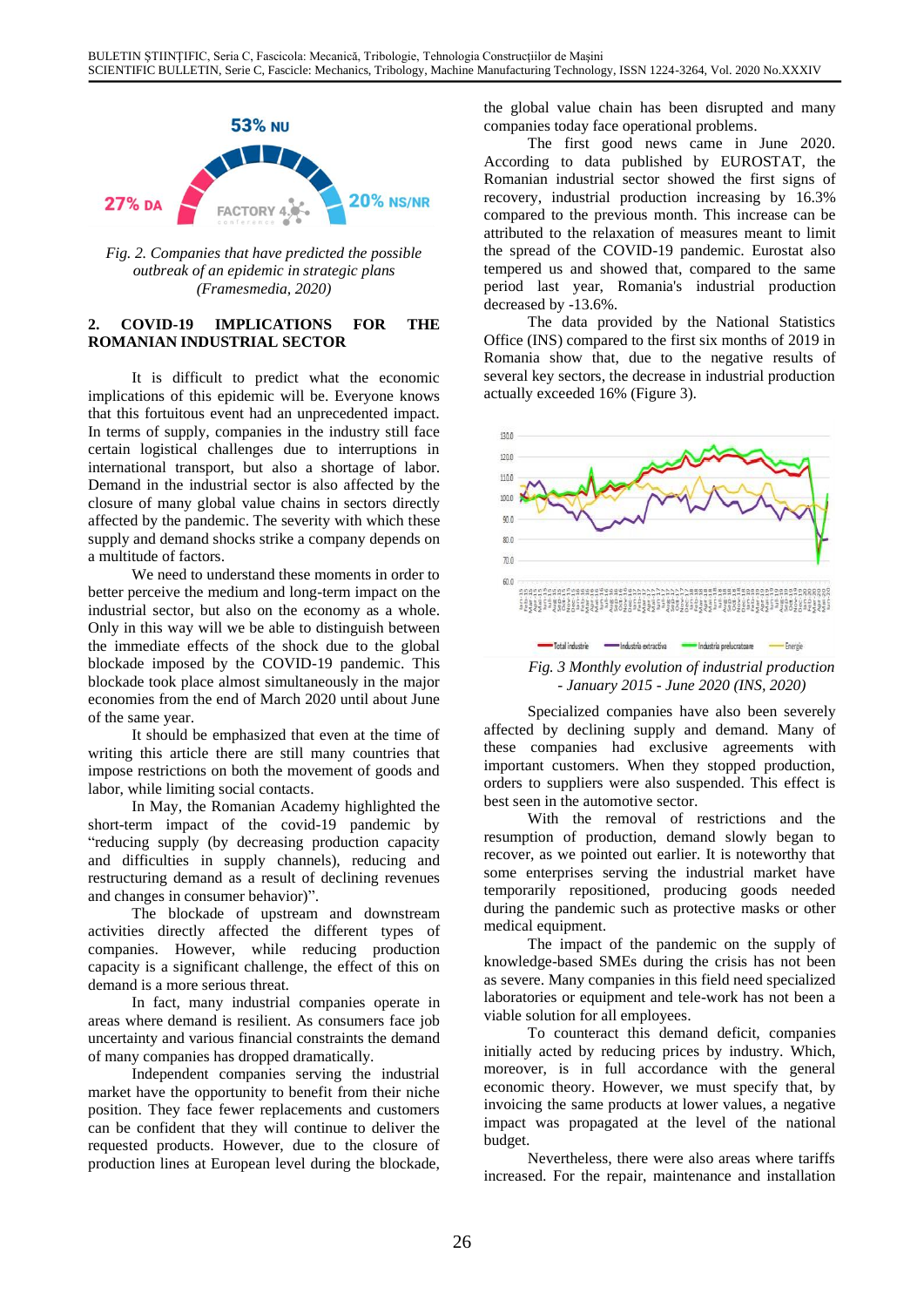of machinery and equipment, the increase was 29.65% (Petronel, 2020) in August 2020 compared to the same period of the previous year.

Thus, during this pandemic, this indicator decrease was - 32%. experienced a V type evolution that overlaps with the measures to limit the spread of the virus.

The statement is supported by the statistical data published by INS (fig. 4) which less than 3 months later announced the public opinion an increase of 0.6% of industrial production prices for November compared to the previous month. This sectoral evolution has followed the trend registered at the level of the European Union both in the euro and non-euro area.

| Evoluția indicelui prețurilor producției industriale în 2020 |      |  |                                                                |  |  |
|--------------------------------------------------------------|------|--|----------------------------------------------------------------|--|--|
|                                                              |      |  |                                                                |  |  |
| Luna                                                         |      |  | 01.20 02.20 03.20 04.20 05.20 06.20 07.20 08.20 09.20          |  |  |
| <b>IPPI</b>                                                  | 4.72 |  | $2.75$ $0.61$ $-1.67$ $-2.01$ $-0.46$ $-0.78$ $-0.66$ $-0.91$  |  |  |
| Intern                                                       | 5.04 |  | 3.13 1.08 -1.05 -1.67 -0.37 -1.07 -0.95 -0.98                  |  |  |
| Extern                                                       | 4.17 |  | $2,12$ $-0,15$ $-2,71$ $-2,58$ $-0,60$ $-0,33$ $-0,17$ $-0,80$ |  |  |
|                                                              |      |  |                                                                |  |  |



This data signals problems of competitiveness and external deficit management. The figures reached the recommended current account limit and had a very low coverage of commodity imports at the level of the 2009 crisis. It also spreads nationally.

At the end of the third quarter, the first signs of the second wave of the pandemic caused, again, a fall in the prices of industrial products, being also influenced by the evolution of foreign markets.

The economic impact associated with the COVID-19 pandemic is not limited to the effects of lockdowns. In the short term, all types of SMEs have faced financial and liquidity problems. In particular, demand for independent SMEs has declined rapidly and they have faced some challenges posed by the supply system, making them particularly dependent on external financial support.

Even before the crisis broke out, many of these companies operated on tight budgets and financial constraints. Due to the crisis, these conditions have worsened, making them more susceptible to bankruptcy.

In the first 8 months of 2020, the turnover (CA) in the industry decreased by 11.6.6% (fig.5) compared to the previous period of 2019 (INS [2], 2020). The most affected sectors were: the extractive industry, which registered a negative increase of -14.5% and the manufacturing industry, with a decrease of -11.5%.

The MM sector in Romania ended the summer season, according to the data presented in the SmartBill barometer (Oancea, 2020) with a decrease of almost 14% of the aforementioned indicator. This decrease can also be attributed to the specific period of the year when many employees are on leave. For the HoReCa sector (perhaps the worst affected by the pandemic) the





The first really good news for the Romanian industry comes only at the end of the year, in December. The INS published on December 14 the statistical data on industrial production in October of this year. It registered an increase of 3.2% (gross series) and 2.1% (adjusted series) compared to the previous month (INS [3], 2020).

The Minister of Finance at that time, Florin Cîtu, publicly declared the following: "The industry sector has switched to PLUS after 19 months! In October 2020, the dynamics of the industrial sector became positive. This sector was thrown into recession in April 2019. The return of the industrial sector is clear proof that in 2021 Romania can have economic growth above expectations (inCont.ro [2], 2020) "

In Figure 6 you can see how the right arm of the V begins to strengthen and even grow slightly.



However, compared to the whole period of the previous year (January - October), industrial production decreased by 11% (gross series) and 11.5% (adjusted series), respectively. For a much clearer picture, Figure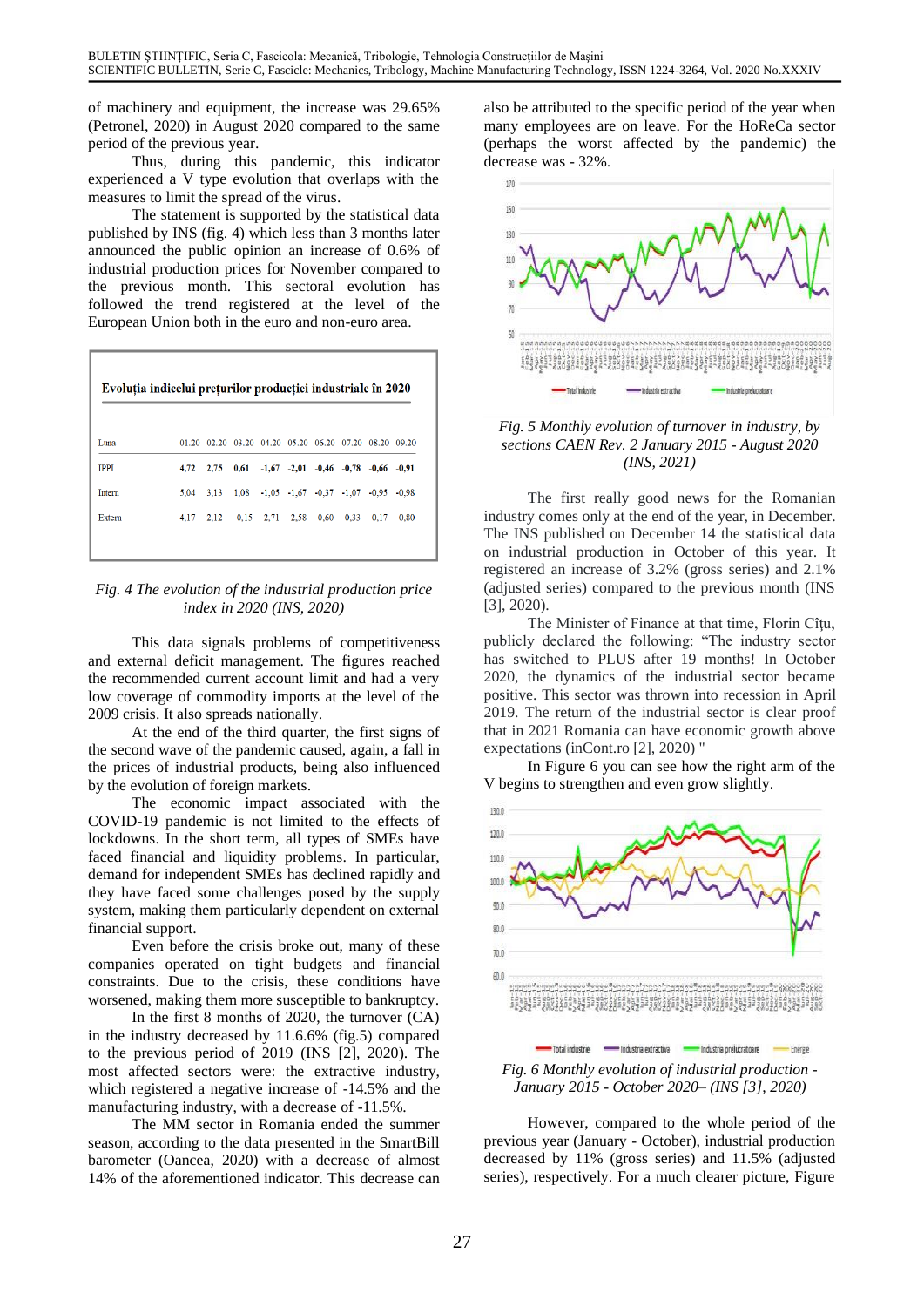7 shows the indices of industrial production for the three main branches.

| Indicele productiei industriale - IPI |   | Octombrie 2020<br>fată de: |                | 1.I-31.X. 2020/ |  |
|---------------------------------------|---|----------------------------|----------------|-----------------|--|
|                                       |   | Septembrie 2020            | Octombrie 2019 | 1.1-31.X. 2019  |  |
| <b>TOTAL</b>                          | B | 103,2                      | 98,7           | 89,0            |  |
|                                       | S | 102,1                      | 101,2          | 88,5            |  |
| Industria extractivă                  | B | 101,4                      | 91,0           | 89,5            |  |
|                                       | S | 99,0                       | 91,0           | 90,0            |  |
| Industria prelucrătoare               | B | 103,0                      | 99,0           | 88,0            |  |
|                                       | S | 102,6                      | 101,6          | 87,6            |  |
| <b>Energie</b>                        | B | 104.8                      | 99,6           | 95,7            |  |
|                                       | S | 96.8                       | 100.7          | 95.1            |  |

B= serie brută; S= serie ajustată în funcție de numărul de zile lucrătoare și de sezonalitate

*Fig. 7 Industrial production indices, total and industry sections (INS [3], 2020)*

If we analyze the data above, we consider that a precaution is required in celebrating the return of the industry as a result of the COVID-19 pandemic, which has not yet been extinguished.

Many industrial companies are currently updating or implementing digital infrastructure to ensure new distribution channels and to ensure optimal telework conditions in the event of new health restrictions. Also, the companies will invest in the long term in the training of the employees, in the modernization of the production processes. All this in the hope that they will be able to reduce costs and, at the same time, increase their productivity.

For supply networks, the situation remains unstable. Enterprises in the productive sector will look for opportunities to enter such new chains, restructure their own supply chain or even look for ways to strengthen their participation in existing systems.

These things are not easy and they are time consuming. A research conducted by the Vodafone company (economica.net, 2020) states that 73% of Romanian SMEs, regardless of the sector of activity, encountered difficulties in implementing the new digital systems. More than half of them failed to identify technologies that are suitable for their industry or were not satisfied with their suppliers.

The cost of digitization is currently a barrier for almost a third of small and medium-sized companies  $(29\%)$ .

Globally, the value chain is reorganizing during this period. With the growing trend of multiple procurement and inventory management, small and medium-sized suppliers are seeing changes on both sides: they will reorganize their supply chains and reorganize their major customers.

Maintaining existing contracts and signing new contracts depends on the ability to keep costs and prices equal, without compromising quality. Continuous and long-term investments in digital technology are needed to achieve automation.

All this while 58% of Romanian SMEs said in November that they had liquidity for one or two months. (economica.net [2], 2020) The study conducted by Sierra Quadrant reveals that the main cause was the drastic decrease in demand (61%) accentuated by the financial blockade (12%). Regarding the global activities of the Romanian business environment, half of our SMEs have reduced their activities. 33% sent employees into technical unemployment and 22% of companies benefited from deferred tax payments (CNIPMMR, 2020).

As a small curiosity, at the level of the whole 2020 year, storage spaces of over 650,000 m2 were traded in Romania, which represents an increase of 37% compared to the previous year (Alecu, 2021).

This can be an indication of the way in which the capital holders invested their financial resources, relying on the real estate market and responding to the more generous storage space needs that manifested themselves at the level of the entire Romanian economy.

#### **3. POSSIBLE DIRECTIONS OF EVOLUTION AND LEARNED LESSONS**

Recognizing that SMEs are often the most vulnerable in such severe economic shocks, the main priority at the beginning of 2021 must be to meet the challenges of the SME survival stage. With the phasing out of quarantine measures, surviving small and medium-sized enterprises will have to focus on the phases of renewal (innovation) and growth.

The shift from a focus on survival to a phase of renewal and growth is a delicate process that requires an appropriate succession of public measures and policies. There is an urgent need to fundamentally rethink the industrial system based on collective action and cooperation between all sectoral actors - producers, traders and government institutions.

The survival phase is important because it has a profound impact on fiscal deficits and public debt. The survival period is very expensive and cannot last forever. Therefore, we should rationally plan the return. As the economic situation stabilizes, general fiscal support measures should be phased out and new support policies introduced to stimulate innovation and growth.

The economic impact of the pandemic was asymmetrical (Fig. 8).



*Fig. 8 Manifestations of the pandemic in Romanian companies (Barometrul Moneycorp, 2020)*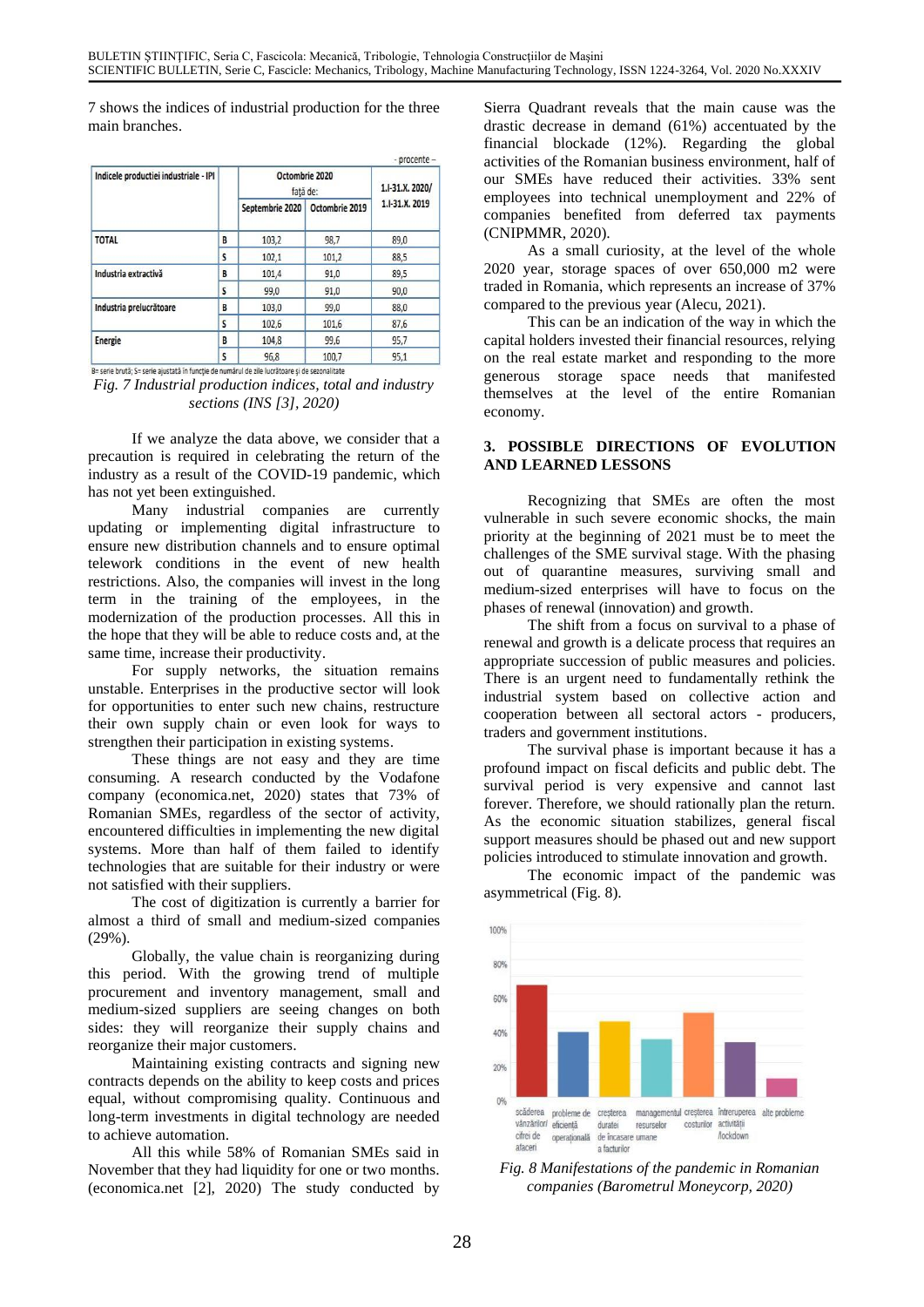The return will be the same. However, the outlook is positive, mainly due to the return in the third quarter of 5.8% (European Commission, 2021). GDP growth in 2021 is expected to be slightly above the EU average, close to the level of the euro area economy (Fig. 9). An important factor is that Romania will benefit from an unprecedented EU funding of over EUR 80 billion.



*Fig. 9 The evolution of GDP for Romania in the period 2013-2022 (The European Comission, 2021)*

The business environment also shows a moderate optimism regarding the evolution of its own financial statements. 49.9% predict turnover increases, and 61% of enterprises believe that they will be able to reach the level reported in 2019 in 2022 (EY Romania, 2021).

The COVID-19 pandemic caused major changes in the structure of human capital. Its rate of change exceeds that associated with macroeconomic data. The workforce is changing, labor management relationships have become more flexible and digitalized, and taxation models sometimes seem outdated.

In a rapidly changing future, everyone needs to pay attention to the tax and legal implications of increasingly complex types of business-to-business relationships.

We believe that digitization is the most commonly used term in 2020, and the digitization of the global economy is the biggest catalyst for recent change. In many areas of Romania, digitization took place almost overnight.

Given the contribution of manufacturing companies to the national economy, policy makers need to carefully re-evaluate their policy portfolio in the light of the future evolution of the crisis.

In the phase of promoting, renewing and growing SMEs in the field of production through innovation, internationalization and digitalisation, the adoption of ambitious structural policy approaches is essential to meet the challenges that lie ahead.

### **REFERENCES**

- [1] Albu, Lucian Liviu, *et. all* (2020). Evaluări ale impactului macroeconomic al covid-19. ACADEMIA ROMÂNĂ, Secția de Ştiințe Economice, Juridice şi Sociologie, Institutul de Prognoză Economică, București
- [2] Alecu, Bogdan, (2021) În 2020, în primul an de pandemie s-au tranzactionat peste 650.000 mp de spaţii de depozitare în România, în creştere cu 37 %, Ziarul Financiar, Retrieved on 10.02.2021, from [https://www.zf.ro/companii/dunwell-in-](https://www.zf.ro/companii/dunwell-in-2020-in-primul-an-de-pandemie-s-au-tranzactionat-peste-19862159)[2020-in-primul-an-de-pandemie-s-au](https://www.zf.ro/companii/dunwell-in-2020-in-primul-an-de-pandemie-s-au-tranzactionat-peste-19862159)[tranzactionat-peste-19862159](https://www.zf.ro/companii/dunwell-in-2020-in-primul-an-de-pandemie-s-au-tranzactionat-peste-19862159)
- [3] CNA. (2020). Effetti negativi sul 72% delle imprese, oltre 7mila risposte al questionario CNA.. Retrieved on 08.02.2021, from [https://www.cna.it/effetti-negativi-sul-72-delle](https://www.cna.it/effetti-negativi-sul-72-delle-imprese-6-327-risposte-al-questionario-cna/)[imprese-6-327-risposte-al-questionario-cna/](https://www.cna.it/effetti-negativi-sul-72-delle-imprese-6-327-risposte-al-questionario-cna/)
- [4] CNIPMMR (2020) Consiliul National al IMMurilor din Romania solicita sprijin economic pentru impactul COVID-19, Retrieved on 15.03.2020, from [http://cnipmmr.ro/2020/03/09/consiliul](http://cnipmmr.ro/2020/03/09/consiliul-national-al-imm-urilor-din-romania-solicita-sprijin-economic-pentru-impactul-covid-19/)[national-al-imm-urilor-din-romania-solicita](http://cnipmmr.ro/2020/03/09/consiliul-national-al-imm-urilor-din-romania-solicita-sprijin-economic-pentru-impactul-covid-19/)[sprijin-economic-pentru-impactul-covid-19/](http://cnipmmr.ro/2020/03/09/consiliul-national-al-imm-urilor-din-romania-solicita-sprijin-economic-pentru-impactul-covid-19/)
- [5] DIHK. (2020). Auswirkungen des Corona-Virus auf die deutsche Wirtschaft: DIHK-Blitzumfrage März (2020), *Deutsche Industrie - und Handelskammern*. Berlin: DIHK.
- [6] EY România (2021) Conferinţa Anuală de Fiscalitate 2021 EY România, Retrieved on 09.02.2021, from [https://www.agerpres.ro/economic](https://www.agerpres.ro/economic-intern/2021/01/22/ey-romania-aproape-jumatate-dintre-companii-anticipeaza-pentru-anul-2021-cresteri-ale-cifrelor-de-afaceri--647827)[intern/2021/01/22/ey-romania-aproape-jumatate](https://www.agerpres.ro/economic-intern/2021/01/22/ey-romania-aproape-jumatate-dintre-companii-anticipeaza-pentru-anul-2021-cresteri-ale-cifrelor-de-afaceri--647827)[dintre-companii-anticipeaza-pentru-anul-2021](https://www.agerpres.ro/economic-intern/2021/01/22/ey-romania-aproape-jumatate-dintre-companii-anticipeaza-pentru-anul-2021-cresteri-ale-cifrelor-de-afaceri--647827) [cresteri-ale-cifrelor-de-afaceri--647827](https://www.agerpres.ro/economic-intern/2021/01/22/ey-romania-aproape-jumatate-dintre-companii-anticipeaza-pentru-anul-2021-cresteri-ale-cifrelor-de-afaceri--647827)
- [7] Frames (2020) Efectele coronavirusului. Peste 70% dintre companii nu au o strategie pentru astfel de situații. Retrieved on 05.08.2020, from [https://framesmedia.ro/blog/efectele](https://framesmedia.ro/blog/efectele-coronavirusului-peste-70-dintre-companii-nu-au-o-strategie-pentru-astfel-de-situatii/)[coronavirusului-peste-70-dintre-companii-nu-au](https://framesmedia.ro/blog/efectele-coronavirusului-peste-70-dintre-companii-nu-au-o-strategie-pentru-astfel-de-situatii/)[o-strategie-pentru-astfel-de-situatii/](https://framesmedia.ro/blog/efectele-coronavirusului-peste-70-dintre-companii-nu-au-o-strategie-pentru-astfel-de-situatii/)
- [8] FSB. (2020). One in three closed small firms fear they'll never reopen amid widespread redundancy plans. *National Federation of Self Employed and Small Businesses.* Retrieved on 05.03.2020, from [https://www.fsb.org.uk/resources-page/one-in](https://www.fsb.org.uk/resources-page/one-in-three-closed-small-firms-fear-they-ll-never-reopen-amid-widespread-redundancy-plans.html)[three-closed-small-firms-fear-they-ll-never](https://www.fsb.org.uk/resources-page/one-in-three-closed-small-firms-fear-they-ll-never-reopen-amid-widespread-redundancy-plans.html)[reopen-amid-widespread-redundancy-plans.html](https://www.fsb.org.uk/resources-page/one-in-three-closed-small-firms-fear-they-ll-never-reopen-amid-widespread-redundancy-plans.html)
- [9] Institutul Naţional de Statistică, (2020) Producția industrială în luna iunie 2020, *Comunicat de presă nr. 208/12.08.2020* Retrieved 10.02.2021, from [https://insse.ro/cms/sites/default/files/com\\_presa/c](https://insse.ro/cms/sites/default/files/com_presa/com_pdf/ipi06r20.pdf) [om\\_pdf/ipi06r20.pdf](https://insse.ro/cms/sites/default/files/com_presa/com_pdf/ipi06r20.pdf)
- [10] Institutul Naţional de Statistică, (2020) Cifra de afaceri din industrie în luna auguste 2020, *Comunicat de presă nr. 272/14.10.2020* Retrieved on 10.02.2021, from